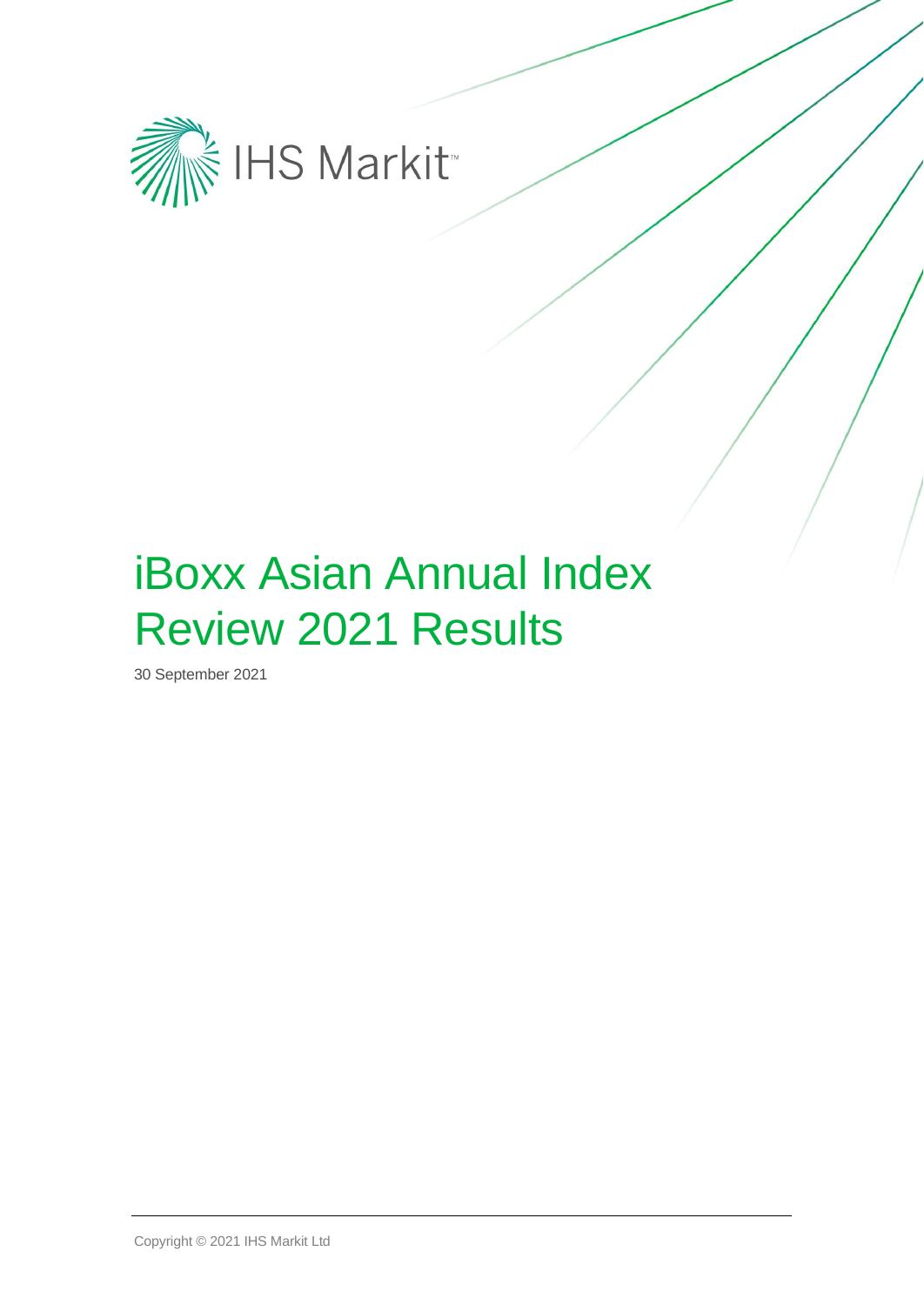| <b>iBoxx ABF Pan-Asia and iBoxx Asia ex-Japan Indices</b>      | 3  |
|----------------------------------------------------------------|----|
| Review of sub-sovereign issuer limit                           | 3  |
| Review of minimum amount outstanding for green bonds           | 4  |
| Implementation timeline                                        | 5  |
| <b>iBoxx ABF Pan-Asia 2021 market weights</b>                  | 5  |
| iBoxx Asia ex-Japan 2021 market weights                        | 6  |
| <b>iBoxx ALBI Indices</b>                                      | 7  |
| 2021 market weights                                            | 7  |
| <b>iBoxx USD Asia ex-Japan and iBoxx ADBI Indices</b>          | 8  |
| Change of calculation time for Asian end-of-day publication    | 8  |
| New sub-indices for iBoxx USD Asia ex-Japan                    | 9  |
| <b>iBoxx SGD Indices</b>                                       | 9  |
| Hang Seng Markit iBoxx Offshore RMB Bond Indices               | 9  |
| <b>iBoxx ChinaBond Government and Policy Bank Bond Indices</b> | 9  |
| <b>iBoxx AUD Large Cap Indices</b>                             | 9  |
| <b>Disclaimer</b>                                              | 10 |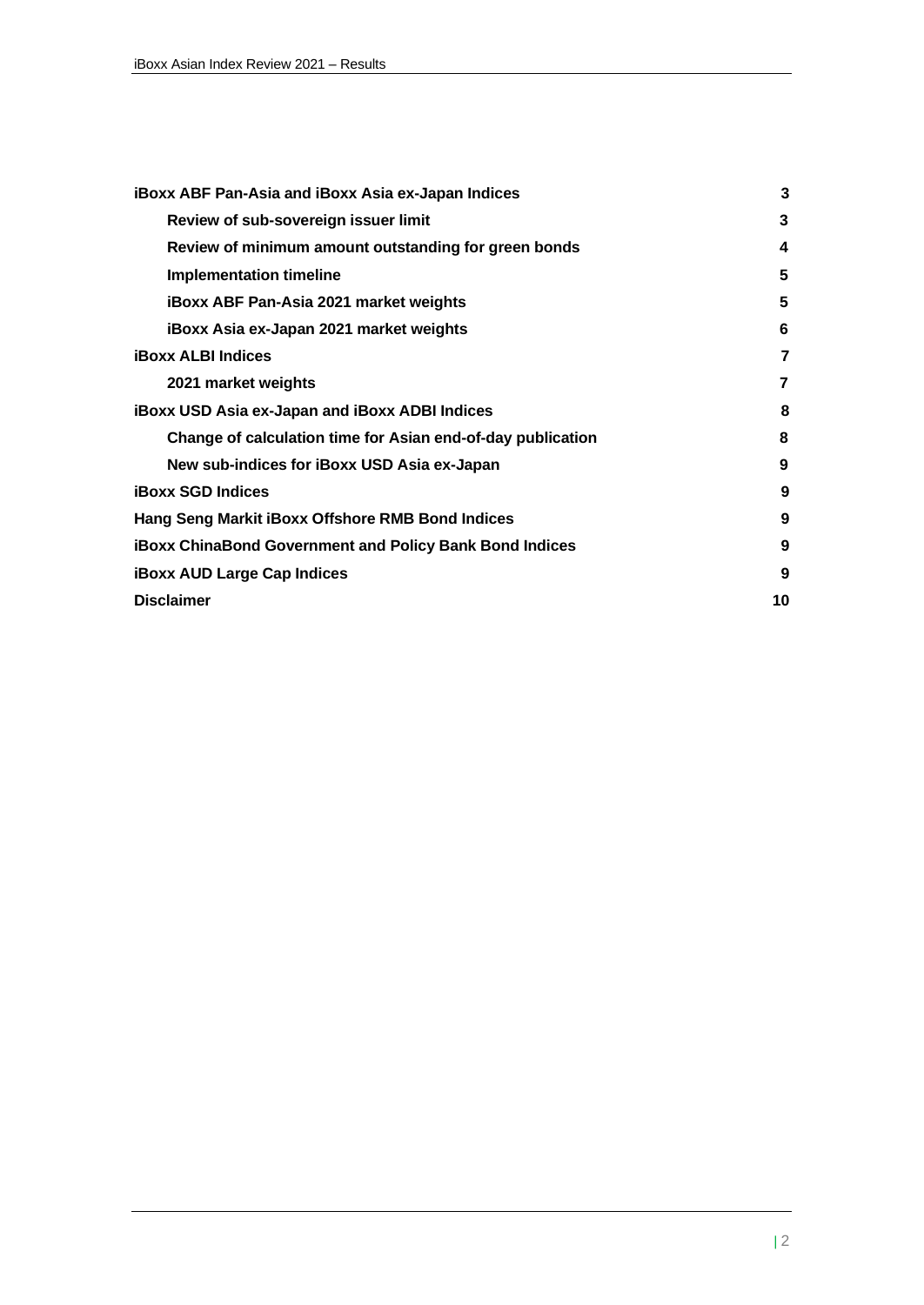## IHS Markit announces results of the 2021 iBoxx Asian Annual Index Review

Following consultations with clients and market participants, as well as the conclusion of the public consultation for methodology changes on iBoxx Asian indices, IHS Markit is pleased to announce the final results of the 2021 iBoxx Asian Annual Index Review.

All changes, including the 2021 market weight changes have been reviewed by the iBoxx Asian General Advisory Committee.

## <span id="page-2-0"></span>**iBoxx ABF Pan-Asia and iBoxx Asia ex-Japan Indices**

#### <span id="page-2-1"></span>**Review of sub-sovereign issuer limit**

The existing rule has a cap of 5 bonds per eligible sub-sovereign issuer, using a z-score to determine the relative liquidity of a bond compared to other bonds from the same issuer based on size, age, time to maturity and existing constituents.

The current rule is replaced with a maximum weight cap per sub-sovereign issuer. All eligible bonds from each sub-sovereign issuer are included in the index subject to a cap of 10% per issuer in each iBoxx ABF single market index, e.g. a single sub-sovereign issuer may not account for more than 10% of the iBoxx ABF China index, iBoxx ABF Hong Kong index, etc. The excess weight is distributed across all other issuers within the respective iBoxx ABF single market index.

As a result of the change, the number of sub-sovereign bonds in the index will increase. The following tables show the approximate changes in the iBoxx ABF and iBoxx Asia ex-Japan indices.

| <b>Market</b>      | # Sub-sov bonds  | <b>Sub-sov weight</b>       | Yield<br>$(\%)$                   | <b>Duration</b><br>(yrs)          | Yield / Dur.<br>(bps) |
|--------------------|------------------|-----------------------------|-----------------------------------|-----------------------------------|-----------------------|
| China              | 253 (1228)       | 35.65% (17.16)              | $3.13 \ (\pm 0.03)$               | 6.12 $(\sqrt{1.02})$              | 51 $($ 17)            |
| <b>Hong Kong</b>   | 53 $($ 18)       | 37.52% (14.69)              | $1.16($ $\uparrow$ 0.09)          | 4.28 $($ 10.08)                   | 27(1)                 |
| Indonesia          | $8($ 13)         | $0.33\%$ ( $\uparrow$ 0.10) | $6.38 \left( \rightarrow \right)$ | 6.07 $($ 10.01)                   | $105 (-)$             |
| South Korea        | 872 (1802)       | 14.87% (112.78)             | $1.89 \left( \rightarrow \right)$ | 8.22 $(\sqrt{0.42})$              | 23(1)                 |
| <b>Malaysia</b>    | 230 (1179)       | 18.43% (11.99)              | 3.70 $($ 10.05)                   | $7.03 \, (\uparrow 0.14)$         | $53$ ( $-$ )          |
| <b>Philippines</b> | $0$ (-)          | $0.00\%$ (-)                | $4.07 \left( \rightarrow \right)$ | $5.93 \left( \rightarrow \right)$ | $69$ (-)              |
| Singapore          | 49 (132)         | 17.99% (17.70)              | 1.63 $(\sqrt{0.03})$              | 7.88 $(\sqrt{0.47})$              | 21(1)                 |
| <b>Thailand</b>    | 92(157)          | 7.91% (13.91)               | $2.01 \ (\sqrt{0.06})$            | 8.42 $(\sqrt{0.51})$              | 24 $($ 1)             |
| Taiwan*            | 68(158)          | 7.07% (个5.53)               | $0.49$ (-)                        | 8.95 $(\sqrt{0.29})$              | $5(-)$                |
| $India*$           | $O(\rightarrow)$ | $0.00\%$ (--)               | $6.66$ (-)                        | $6.52$ (-)                        | $102$ (-)             |

*As of 31 August 2021*

*\* Applicable for iBoxx Asia ex-Japan only*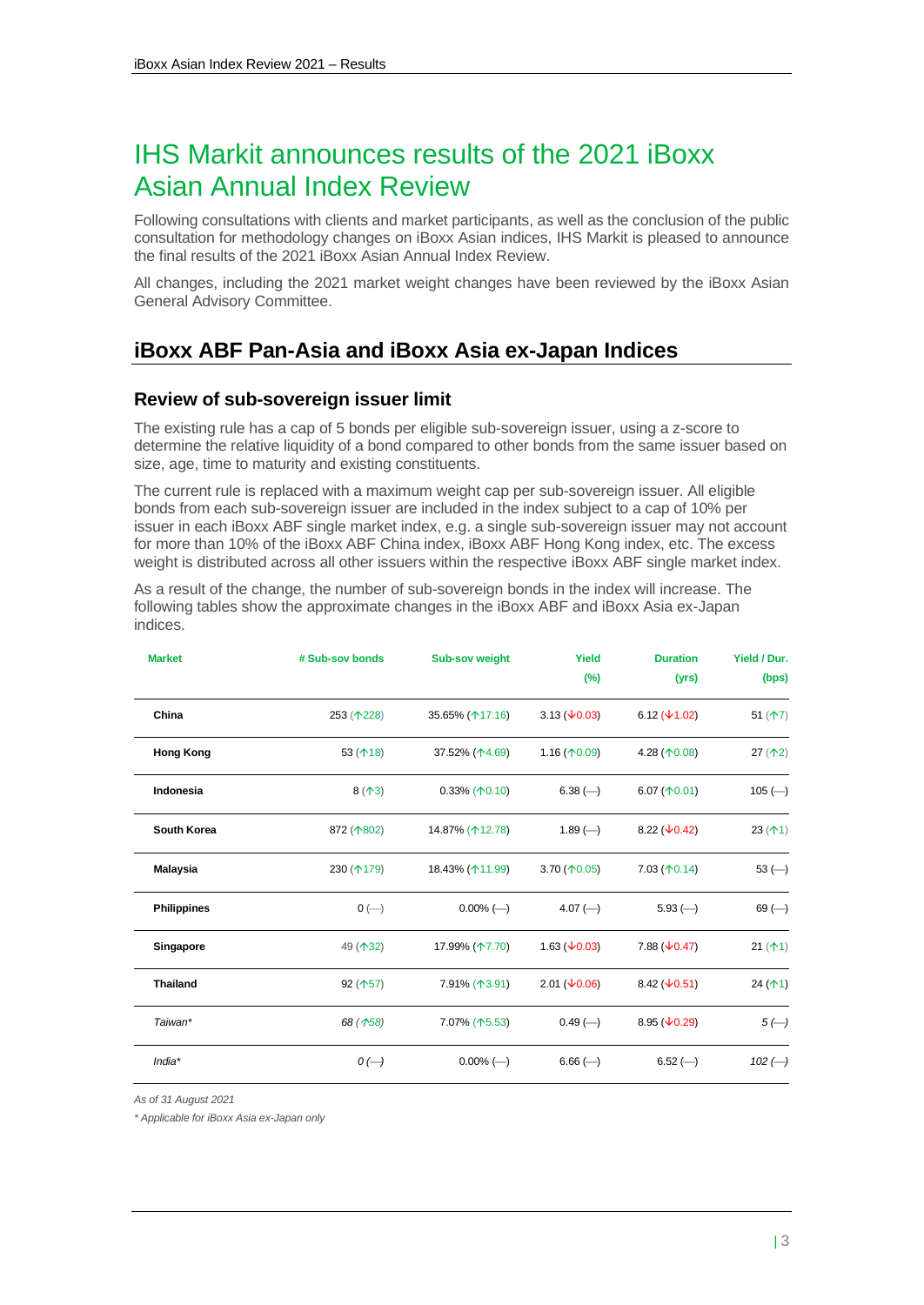| <b>Index</b>                  | # Sub-sov<br>bonds | Sub-sov weight | Yield (%) | Duration (yrs) | Yield / Dur.<br>(bps) |
|-------------------------------|--------------------|----------------|-----------|----------------|-----------------------|
| iBoxx ABF Pan-Asia (today)    | 754                | 10.47%         | 2.82      | 7.30           | 39                    |
| iBoxx ABF Pan -Asia (10% cap) | 2073               | 20.04%         | 2.82      | 6.87           | 41                    |
|                               | 个1319              | 个9.57%         |           | $\sqrt{0.43}$  | $\uparrow$ 2          |
| iBoxx Asia ex-Japan (today)   | 951                | 9.73%          | 2.94      | 7.17           | 41                    |
| iBoxx Asia ex-Japan (10% cap) | 2328               | 18.53%         | 2.94      | 6.89           | 43                    |
|                               | ↑1377              | 个8.80%         |           | $\sqrt{0.28}$  | $\uparrow$ 2          |

*As of 31 August 2021*

#### <span id="page-3-0"></span>**New minimum amount outstanding cut-off for green bonds**

Local currency green bonds are a new asset class, and therefore initial issuance sizes are likely to be smaller than for regular bonds. To properly represent emerging sub-sovereign green bonds in the index, a lower minimum outstanding notional cut-off for sub-sovereign green bonds is established, as described in the following table. The cut-off for other sub-sovereign bonds remains unchanged.

| <b>Market</b>      | <b>Currency</b> | <b>Existing sub-sovereign</b><br>(grey) bonds cutoff (bn) | New sub-sovereign<br>green bonds cutoff (bn) |
|--------------------|-----------------|-----------------------------------------------------------|----------------------------------------------|
| China              | <b>CNY</b>      | 10                                                        | 1.5                                          |
| <b>Hong Kong</b>   | <b>HKD</b>      | 0.5                                                       | 0.3                                          |
| Indonesia          | <b>IDR</b>      | 1,000                                                     | 750                                          |
| South Korea        | <b>KRW</b>      | 100                                                       | 100                                          |
| <b>Malaysia</b>    | <b>MYR</b>      | 0.5                                                       | 0.25                                         |
| <b>Philippines</b> | PHP             | 3                                                         | 2.5                                          |
| Singapore          | SGD             | 0.2                                                       | 0.15                                         |
| <b>Thailand</b>    | <b>THB</b>      | $\overline{2}$                                            | 1.5                                          |
| Taiwan*            | TWD             | 3                                                         | 2.5                                          |
| $India*$           | <b>INR</b>      |                                                           |                                              |

*\* Applicable for iBoxx Asia ex-Japan only*

The following criteria are used to identify and classify bonds as green:

• Bonds that are green labelled by Climate Bonds Initiative (CBI), or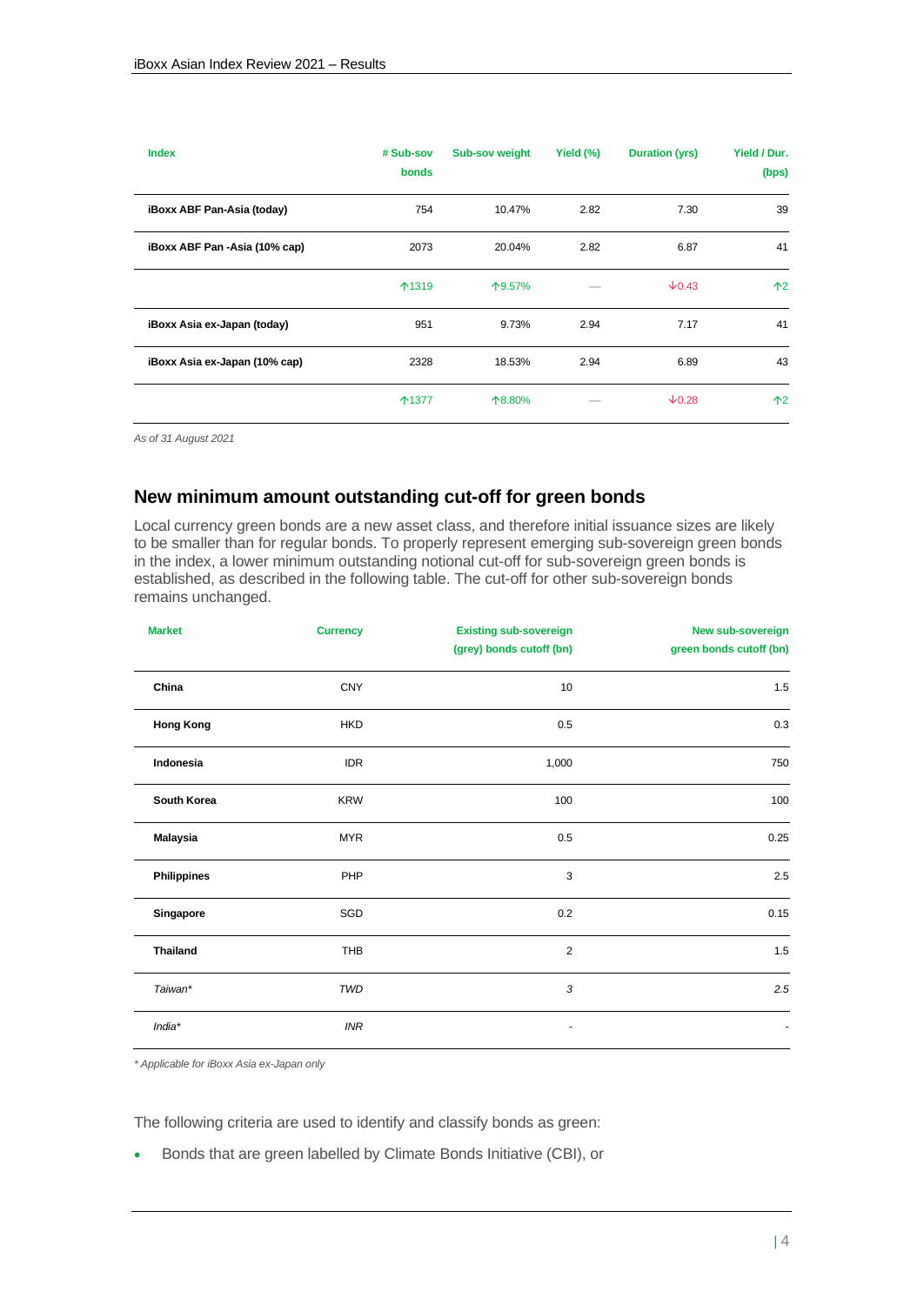• Externally reviewed self-labelled green bonds according to the International Capital Market Association (ICMA) Green Bonds Principles

Currently only a few sub-sovereign green bonds have been issued across the eligible markets for the iBoxx ABF and iBoxx Asia ex-Japan indices. Hence, the impact of the rule change on the current indices is very small. The following charts and table illustrate the approximate impact of sub-sovereign green bonds inclusion into the indices.



*As of 31 August 2021*

#### <span id="page-4-0"></span>**Implementation timeline**

The above-mentioned changes are implemented according to the following timeline.

| Event                                                                         | <b>Date</b>           | <b>Technical Specification</b>                                                                     |
|-------------------------------------------------------------------------------|-----------------------|----------------------------------------------------------------------------------------------------|
| New rules for sub-sovereign issuer limits<br>and green bonds become effective | 31 Mar 22             |                                                                                                    |
| Transition period for newly included<br>bonds                                 | 31 Mar 22 - 31 Aug 22 | Takes place over 6 rebalances, where 1/6 of the market value<br>will be included at each rebalance |

#### <span id="page-4-1"></span>**iBoxx ABF Pan-Asia 2021 market weights**

IHS Markit has calculated the 2021 weights of the eight markets included in the iBoxx ABF indices. The new weights are effective from 31 October 2021:

| <b>Results</b>   | 2021 market weights | 2020 market weights | Change         |
|------------------|---------------------|---------------------|----------------|
| China            | 25.00%              | 25.00%              | $\overline{a}$ |
| <b>Hong Kong</b> | 8.15%               | 8.31%               | $-0.16%$       |
| Indonesia        | 8.24%               | 7.89%               | $+0.35%$       |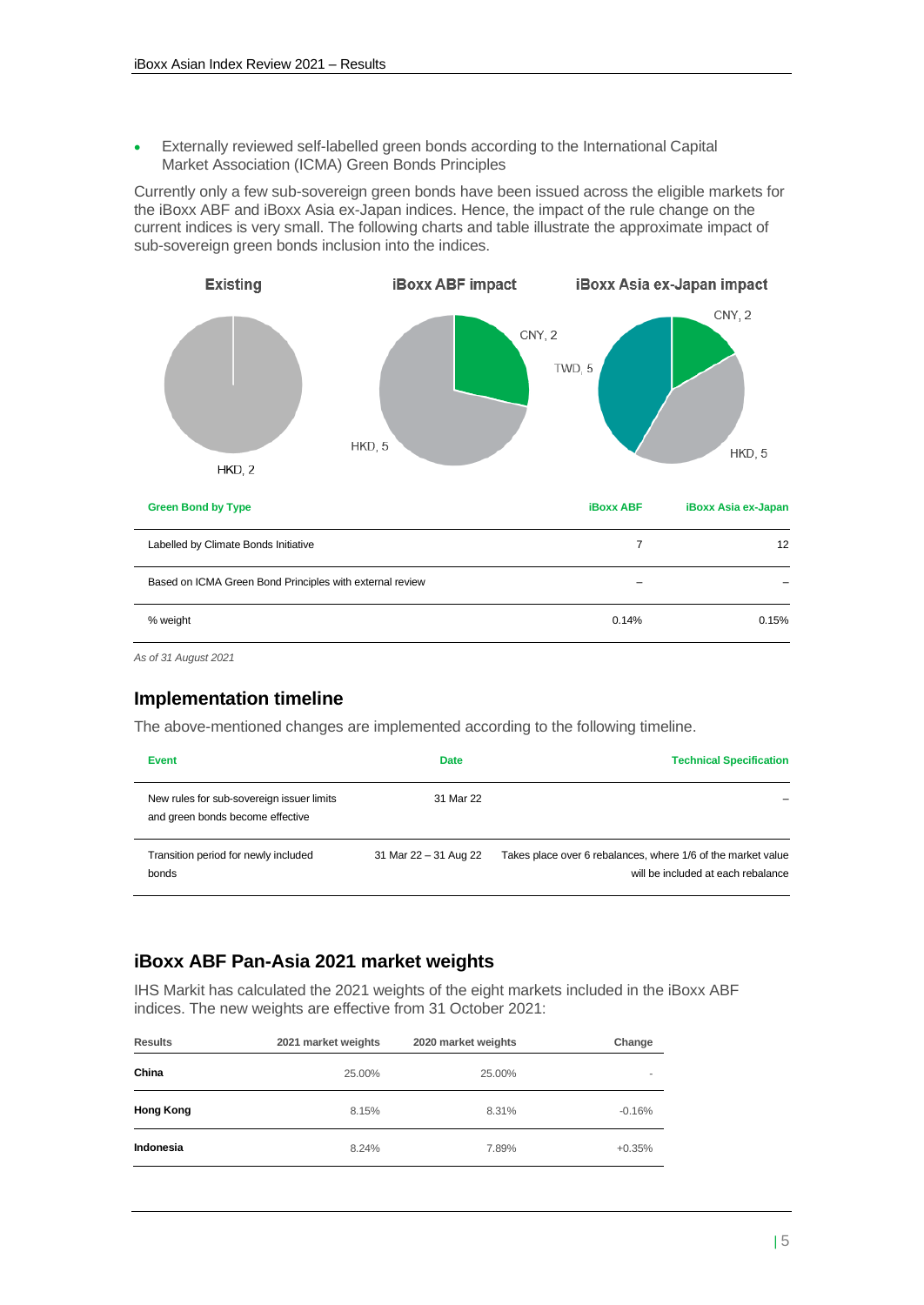| <b>Results</b>     | 2021 market weights | 2020 market weights | Change   |
|--------------------|---------------------|---------------------|----------|
| Malaysia           | 11.49%              | 11.53%              | $-0.04%$ |
| <b>Philippines</b> | 6.65%               | 6.60%               | $+0.05%$ |
| Singapore          | 15.76%              | 15.68%              | $+0.08%$ |
| South Korea        | 15.18%              | 15.32%              | $-0.14%$ |
| <b>Thailand</b>    | 9.53%               | 9.67%               | $-0.14%$ |

The values for each of the factors used in the calculation of the market weights are:

| Data               | <b>Bond market size</b><br>(US\$ bh) | <b>Credit Rating</b> | <b>GEMLOC Investability</b><br>Indicator | 1+ Government bond<br>market size (US\$ bn) |
|--------------------|--------------------------------------|----------------------|------------------------------------------|---------------------------------------------|
| China              | 16,507                               | $A+$                 | 66                                       | 2,425                                       |
| <b>Hong Kong</b>   | 313                                  | AA+                  | 91                                       | 11                                          |
| Indonesia          | 339                                  | <b>BBB</b>           | 70                                       | 221                                         |
| <b>Malaysia</b>    | 408                                  | Α                    | 82                                       | 203                                         |
| <b>Philippines</b> | 192                                  | BBB+                 | 49                                       | 134                                         |
| Singapore          | 412                                  | <b>AAA</b>           | 92                                       | 109                                         |
| South Korea        | 2,447                                | AA                   | 80                                       | 738                                         |
| <b>Thailand</b>    | 443                                  | А-                   | 69                                       | 193                                         |

### <span id="page-5-0"></span>**iBoxx Asia ex-Japan 2021 market weights**

IHS Markit has calculated the 2021 weights of the ten markets included in the iBoxx Asia ex-Japan Indices. The new weights are effective from 31 October 2021:

| <b>Results</b>     | 2021 market weights | 2020 market weights | <b>Total Annual change</b> |
|--------------------|---------------------|---------------------|----------------------------|
| China              | 20.00%              | 20.00%              |                            |
| <b>Hong Kong</b>   | 8.64%               | 8.79%               | $-0.15%$                   |
| India              | 4.27%               | 4.22%               | $+0.05%$                   |
| Indonesia          | 8.08%               | 7.73%               | $+0.35%$                   |
| <b>Malaysia</b>    | 11.51%              | 11.55%              | $-0.04%$                   |
| <b>Philippines</b> | 6.57%               | 6.52%               | $+0.05%$                   |
| Singapore          | 16.07%              | 16.00%              | $+0.07%$                   |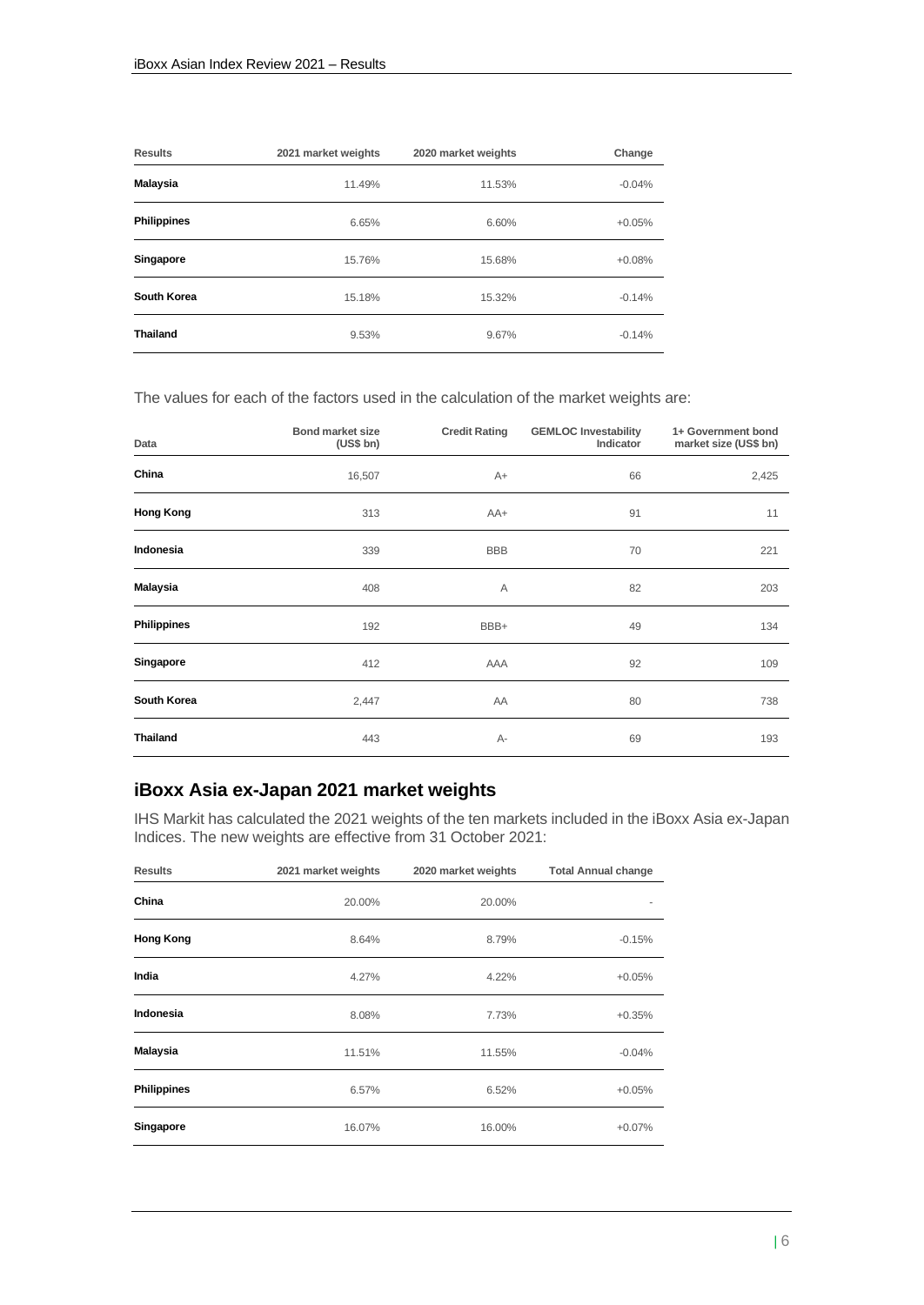| <b>Results</b>     | 2021 market weights | 2020 market weights | <b>Total Annual change</b> |
|--------------------|---------------------|---------------------|----------------------------|
| <b>South Korea</b> | 15.37%              | 15.55%              | $-0.18%$                   |
| <b>Taiwan</b>      | $0.00\%$            | $0.00\%$            |                            |
| <b>Thailand</b>    | 9.49%               | 9.64%               | $-0.15%$                   |

The values for each of the factors used in the calculation of the market weights are:

| Data               | <b>Bond market size</b><br>(US\$ bh) | <b>Credit Rating</b> | <b>GEMLOC</b><br>Investability<br>Indicator | <b>GEMLOC</b><br><b>Securities Market</b><br>Access | 1+ Government<br>bond market size<br>(US\$ bh) |
|--------------------|--------------------------------------|----------------------|---------------------------------------------|-----------------------------------------------------|------------------------------------------------|
| China              | 16,507                               | $A+$                 | 66                                          | 87.5                                                | 2,425                                          |
| <b>Hong Kong</b>   | 313                                  | AA+                  | 91                                          | 100                                                 | 11                                             |
| India              | 2,105                                | BBB-                 | 62                                          | 50                                                  | 1,002                                          |
| Indonesia          | 339                                  | <b>BBB</b>           | 70                                          | 87.5                                                | 221                                            |
| <b>Malaysia</b>    | 408                                  | Α                    | 82                                          | 87.5                                                | 203                                            |
| <b>Philippines</b> | 192                                  | BBB+                 | 49                                          | 75                                                  | 134                                            |
| Singapore          | 412                                  | AAA                  | 92                                          | 100                                                 | 109                                            |
| South Korea        | 2,447                                | AA                   | 80                                          | 100                                                 | 738                                            |
| <b>Thailand</b>    | 443                                  | А-                   | 69                                          | 75                                                  | 193                                            |

## <span id="page-6-0"></span>**iBoxx ALBI Indices**

#### <span id="page-6-1"></span>**2021 market weights**

IHS Markit has calculated the 2021 target weights of the eleven markets eligible for the iBoxx ALBI Indices. Effective 31 May 2021, quarterly market weight changes ceased as the 2020 target weight was achieved. Thereafter, the market weight change frequency is expected to be once a year – consistent with iBoxx ABF Pan-Asia and iBoxx Asia ex-Japan indices. The new weights are effective from 30 November 2021.

2021 market weights for the 11 markets are:

| <b>Results</b>        | 2021 weights | 2020 target weights | Annual change |
|-----------------------|--------------|---------------------|---------------|
| <b>China Onshore</b>  | 20.00%       | 20.00%              | ۰             |
| <b>China Offshore</b> | 2.77%        | 2.63%               | $+0.14%$      |
| <b>Hong Kong</b>      | 4.94%        | 5.10%               | $-0.16%$      |
| India                 | 6.35%        | 6.48%               | $-0.13%$      |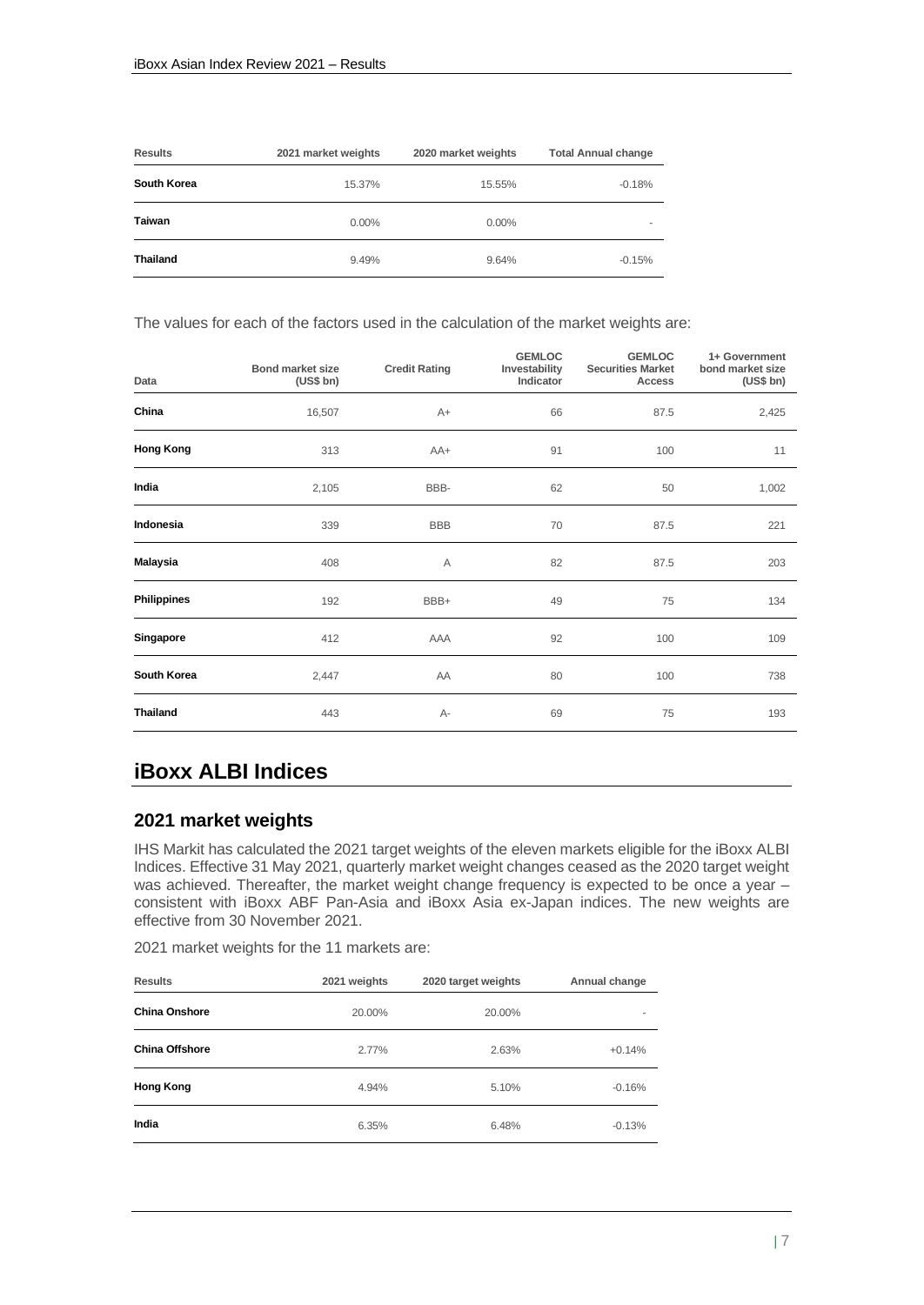| <b>Results</b>     | 2021 weights | 2020 target weights | Annual change |
|--------------------|--------------|---------------------|---------------|
| Indonesia          | 10.29%       | 9.81%               | $+0.48%$      |
| <b>Malaysia</b>    | 11.60%       | 11.72%              | $-0.12%$      |
| <b>Philippines</b> | 7.53%        | 7.48%               | $+0.05%$      |
| Singapore          | 12.37%       | 12.34%              | $+0.03%$      |
| South Korea        | 14.13%       | 14.23%              | $-0.10%$      |
| Taiwan             | $0.00\%$     | 0.00%               |               |
| <b>Thailand</b>    | 10.02%       | 10.21%              | $-0.19%$      |

The values for each of the factors used in the calculation of the market weights are:

| Data                  | Index market cap<br>(US\$ bh) | <b>GEMLOC</b><br>Investability<br>Indicator | <b>GEMLOC</b><br><b>Securities Market</b><br>Access | 1+ Government<br>bond market size<br>(US\$ bh) |
|-----------------------|-------------------------------|---------------------------------------------|-----------------------------------------------------|------------------------------------------------|
| <b>China Onshore</b>  | 4,949                         | 66                                          | 87.5                                                | 2,425                                          |
| <b>China Offshore</b> | 28                            | 73                                          | 87.5                                                | 5                                              |
| <b>Hong Kong</b>      | 54                            | 91                                          | 100                                                 | 11                                             |
| India                 | 1,002                         | 62                                          | 50                                                  | 1,002                                          |
| Indonesia             | 221                           | 70                                          | 87.5                                                | 221                                            |
| <b>Malaysia</b>       | 214                           | 82                                          | 87.5                                                | 203                                            |
| Philippines           | 134                           | 49                                          | 75                                                  | 134                                            |
| Singapore             | 152                           | 92                                          | 100                                                 | 109                                            |
| South Korea           | 738                           | 80                                          | 100                                                 | 738                                            |
| <b>Thailand</b>       | 193                           | 69                                          | 75                                                  | 193                                            |

## <span id="page-7-0"></span>**iBoxx USD Asia ex-Japan and iBoxx ADBI Indices**

#### <span id="page-7-1"></span>**Change of calculation time for Asian end-of-day publication**

IHS Markit will move the Asian end-of-day calculation time for the iBoxx USD Asia ex-Japan, iBoxx ADBI and iBoxx AHBI indices from 1600 HKT/SGT to 1700 HKT/SGT. The change is made to reflect more closely the point in time when liquidity and trading activities on USD bonds move from Asia to Europe and thus is more representative of an Asian end-of-day index value.

The new calculation time will take effect from the 31 October 2021 index rebalance.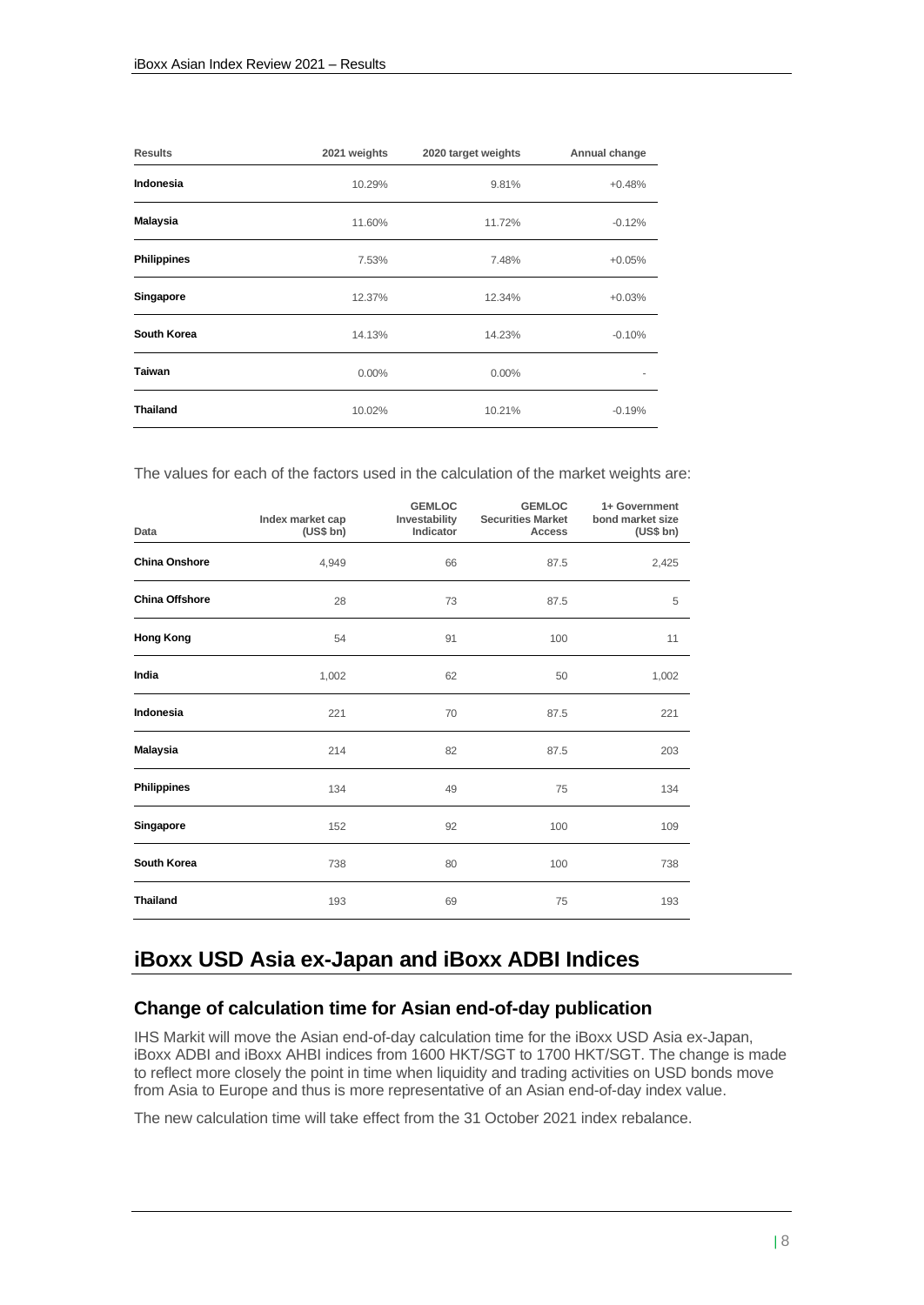#### <span id="page-8-0"></span>**New sub-indices for iBoxx USD Asia ex-Japan**

As a result of customer feedback and internal analysis, the following new sub-indices will be created and included in the standard index publication. They include new rating and maturity breakdown sub-indices across multiple sectors on iBoxx USD Asia ex-Japan China. Both Asian end-of-day and US end-of-day calculations will be published.

These new sub-indices will go live on 01 November 2021.

## <span id="page-8-1"></span>**iBoxx SGD Indices**

No changes.

## <span id="page-8-2"></span>**Hang Seng Markit iBoxx Offshore RMB Bond Indices**

No changes.

## <span id="page-8-3"></span>**iBoxx ChinaBond Government and Policy Bank Bond Indices**

No changes

## <span id="page-8-4"></span>**iBoxx AUD Large Cap Indices**

No changes